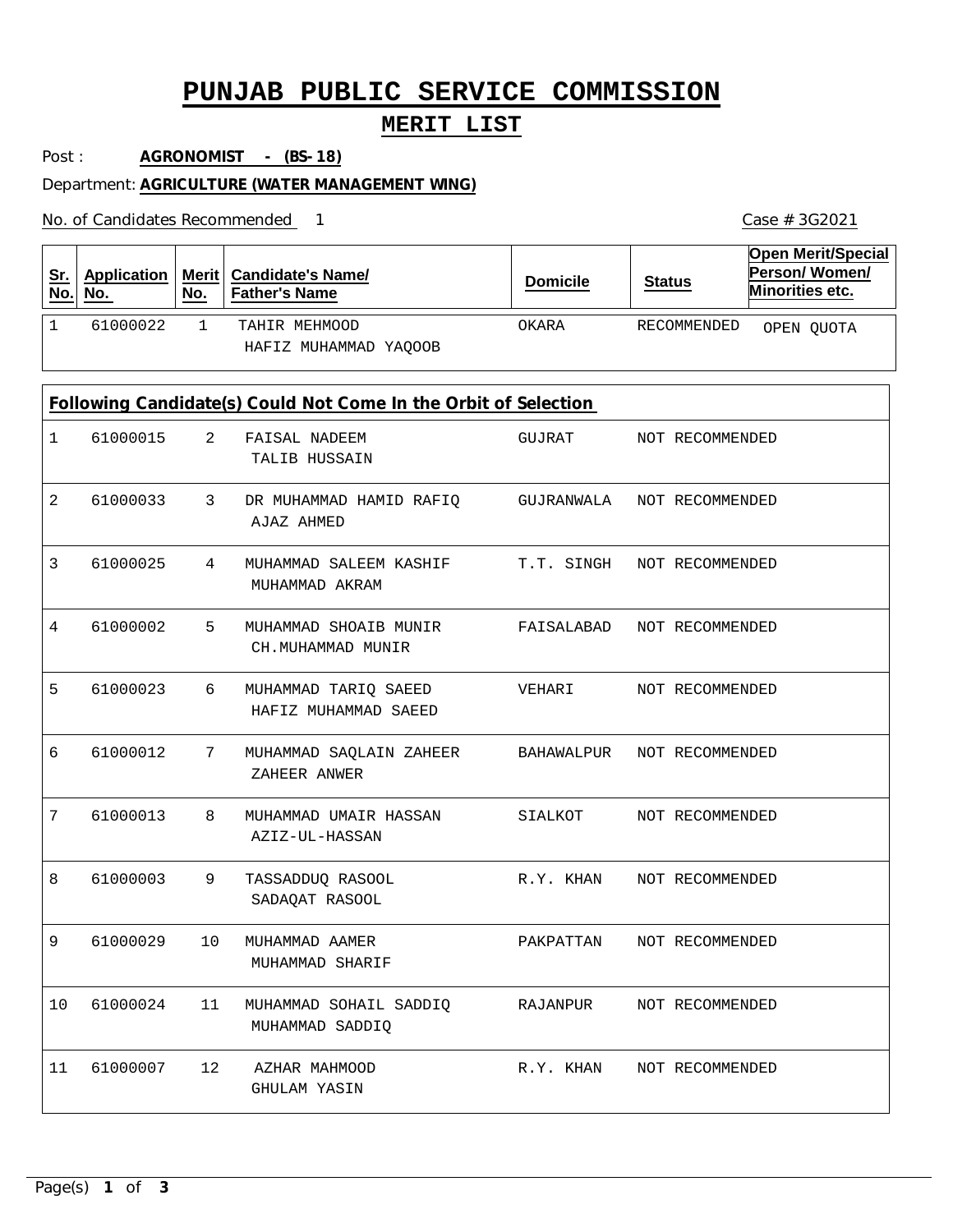# **PUNJAB PUBLIC SERVICE COMMISSION**

### **MERIT LIST**

Post : **AGRONOMIST - (BS-18)**

Department: **AGRICULTURE (WATER MANAGEMENT WING)**

No. of Candidates Recommended

| <u>Sr.</u><br>No. | <b>Application</b><br>No. | Merit<br>No. | <b>Candidate's Name/</b><br><b>Father's Name</b>        | <b>Domicile</b>  | <b>Status</b>   | <b>Open Merit/Special</b><br>Person/Women/<br>Minorities etc. |
|-------------------|---------------------------|--------------|---------------------------------------------------------|------------------|-----------------|---------------------------------------------------------------|
|                   |                           |              |                                                         |                  |                 |                                                               |
| 12                | 61000030                  | 13           | HAFIZ MUHAMMAD JHANZAB<br>SADIO HUSSAIN                 | BHAKKAR          | NOT RECOMMENDED |                                                               |
| 13                | 61000039                  | 14           | MUHAMMAD AMIN<br>SHOUKAT ALI                            | VEHARI           | NOT RECOMMENDED |                                                               |
| 14                | 61000004                  | 15           | MUHAMMAD WAQAS ASLAM CHEEMA<br>MUHAMMAD<br>ASLAM CHEEMA | SIALKOT          | NOT RECOMMENDED |                                                               |
| 15                | 61000014                  | 16           | MUHAMMAD AYAZ SHAHZAD<br>RAO MUHAMMAD ISHAO             | LODHRAN          | NOT RECOMMENDED |                                                               |
| 16                | 61000044                  | 17           | MUHAMMAD ATIF SHABIR<br>MUHAMMAD SHABIR SAJJAD          | RAJANPUR         | NOT RECOMMENDED |                                                               |
| 17                | 61000019                  | 18           | MUHAMMAD ASIM RASHID<br>RASHID AHMAD                    | NANKANA<br>SAHIB | NOT RECOMMENDED |                                                               |

### **Following Candidate(s) Could Not Qualify the Interview**

|   | 61000031 | MUHAMMAD NAEEM<br>MUZZMAL HUSSAIN         | FAISALABAD | FAIL |
|---|----------|-------------------------------------------|------------|------|
| 2 | 61000042 | ABDUL SHAKOOR<br>KHALID SAEED             | FAISALABAD | FAIL |
| 3 | 61000006 | MUHAMMAD KAMRAN<br>ABDUL SATTAR           | FAISALABAD | FAIL |
| 4 | 61000017 | MAMOONA AROOJ<br>SHEIKH MUHAMMAD SADIO    | SARGODHA   | FAIL |
| 5 | 61000043 | MUHAMMAD NADEEM<br>MUHAMMAD BUKHSH<br>DR. | MULTAN     | FAIL |

1 Case # 3G2021